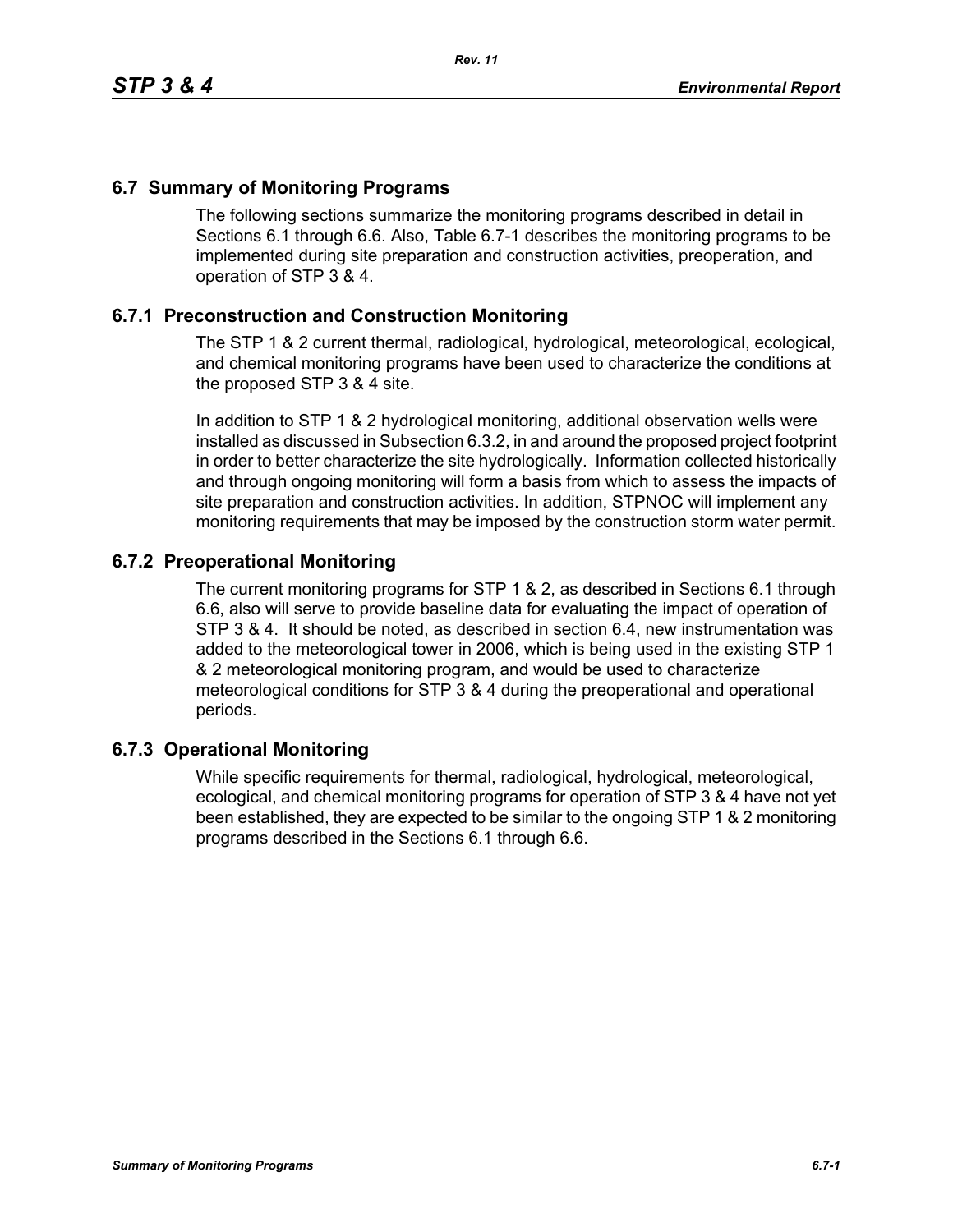| ۰.     |  |
|--------|--|
|        |  |
| $\sim$ |  |

*Summary of Monitoring Programs* 

Summary of Monitoring Programs

| Program                      | <b>Scope/Content</b>                                                                                                                                                                                                                                                                                                                                                                                                                                   | <b>Status</b>         | <b>Requiring Agency</b> |
|------------------------------|--------------------------------------------------------------------------------------------------------------------------------------------------------------------------------------------------------------------------------------------------------------------------------------------------------------------------------------------------------------------------------------------------------------------------------------------------------|-----------------------|-------------------------|
|                              | <b>Site Preparation and Construction Monitoring</b>                                                                                                                                                                                                                                                                                                                                                                                                    |                       |                         |
| <b>Thermal Monitoring</b>    | Thermal monitoring is required for discharges to the Colorado River when<br>discharge occurs from the Main Cooling Reservoir (MCR) (see Table 6.6-1)                                                                                                                                                                                                                                                                                                   | Existing              | <b>TCEQ</b>             |
| Radiological<br>Monitoring   | Existing STP 1 & 2 radiological monitoring program will serve as the preoperational<br>monitoring program for STP 3 & 4. The following exposure pathways to radiation<br>would be monitored.<br>• Direct (dosimeters)<br>• Airborne (iodine and particulates)<br>• Waterborne (surface water, groundwater, drinking water and sediment)<br>. Ingestion (milk, broadleaf vegetation, fish, invertebrates, meat)<br>Parameters presented in Table 6.2-3. | Existing              | <b>NRC</b>              |
|                              | Ongoing groundwater tritium monitoring would be used to assess any potential<br>changes in groundwater tritium concentrations during construction<br>(see Table 6.2-4)                                                                                                                                                                                                                                                                                 | Existing              | <b>NA</b>               |
| Hydrological<br>Monitoring   | Twenty-eight wells were installed in the vicinity of the STP 3 & 4 footprint to<br>establish baseline hydrological conditions (groundwater levels, flow paths, and<br>gradients). Hydrologic monitoring at select or new wells will continue through<br>construction to assess and monitor potential impacts of construction on<br>groundwater conditions (e.g. de-watering, wellhead protection) (see Table 6.3-3)                                    | Existing              | <b>NA</b>               |
|                              | The TCEQ General Permit Relating to Discharges from Construction Activities<br>requires a monitoring program to ensure pollution (e.g., sediment loading) from<br>storm water is minimized.                                                                                                                                                                                                                                                            | Permit<br>Requirement | <b>TCEQ</b>             |
| Meteorological<br>Monitoring | New meteorological tower dew point and relative humidity instrumentation was<br>installed in 2006. Current data gathering would be used to determine<br>meteorological conditions at STP 3 & 4 for assessing safety and environmental<br>factors that would influence radiological exposure in the event of a radiological<br>release.                                                                                                                 | Existing              | <b>NRC</b>              |
| <b>Ecological Monitoring</b> | Regulatory agencies have not required ecological monitoring of STP 1 & 2 or its<br>associated transmission corridors since the period of reservoir filling (mid 1980s)<br>and there is no on-going monitoring                                                                                                                                                                                                                                          | Not Required          | <b>NA</b>               |

*STP 3 & 4*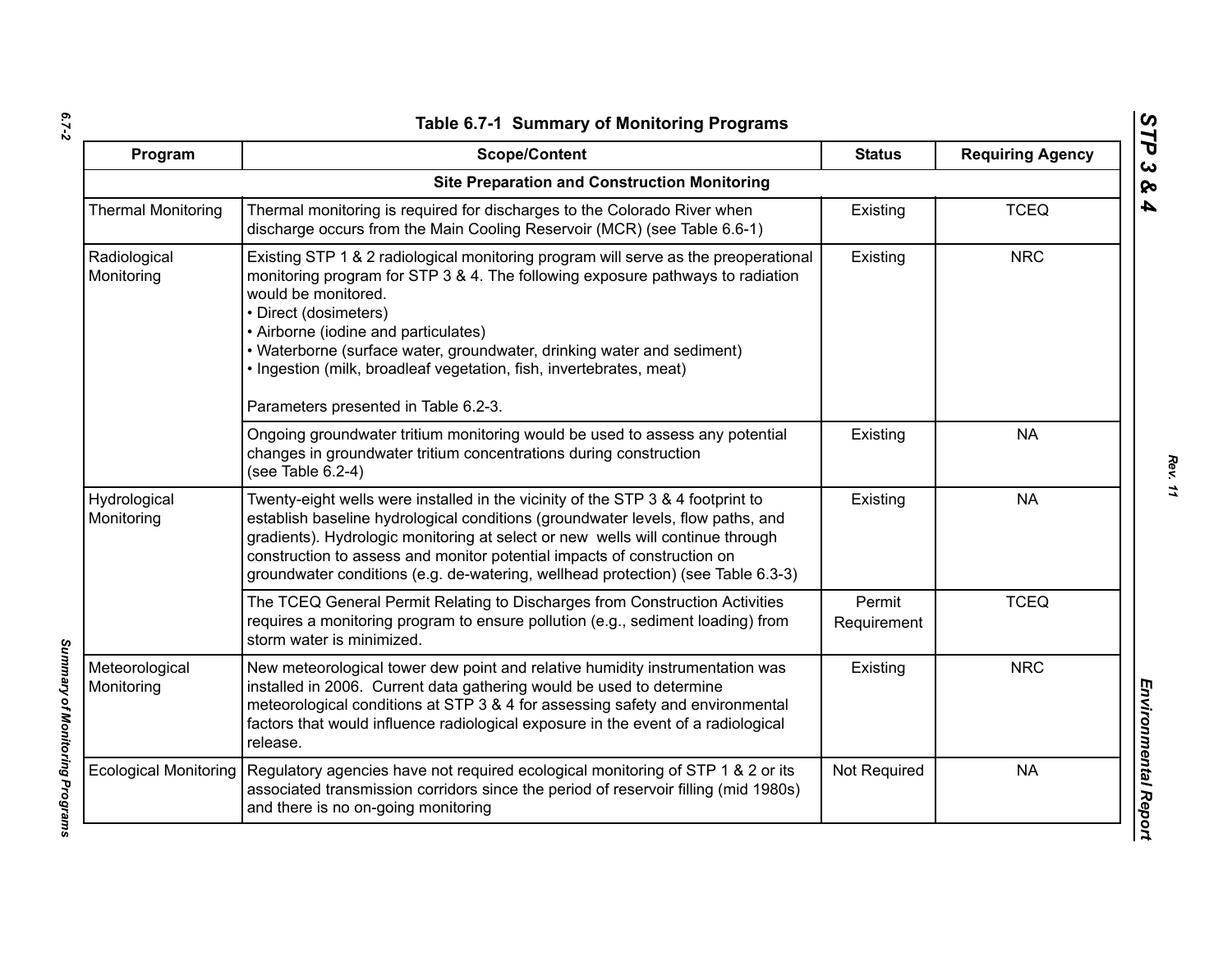| Program                    | <b>Scope/Content</b>                                                                                                                                                                                                                                                                                                                                                                                                                                    | <b>Status</b> | <b>Requiring Agency</b> |
|----------------------------|---------------------------------------------------------------------------------------------------------------------------------------------------------------------------------------------------------------------------------------------------------------------------------------------------------------------------------------------------------------------------------------------------------------------------------------------------------|---------------|-------------------------|
| <b>Chemical Monitoring</b> | Ongoing monitoring program for Units 1 & 2 required by the current TPDES permit<br>would be used to identify potential impacts of site preparation and construction of<br>Units 3 & 4. Parameters measured are presented in Table 6.6-1.                                                                                                                                                                                                                | Existing      | <b>TCEQ</b>             |
|                            | Ongoing monitoring for drinking water parameters (e.g. metals, trihalomethanes) at<br>various locations located throughout Units 1 & 2 would be used to monitor and<br>assess any impacts to drinking water quality from construction of Units 3 & 4 (see<br>Table 6.6-2).                                                                                                                                                                              | Existing      | <b>TCEQ</b>             |
|                            | Groundwater quality monitoring at select wells would be performed to ascertain the<br>chemical effects of construction activities on local groundwater quality (see Table<br>$6.6-3$ ).                                                                                                                                                                                                                                                                 | Existing      | <b>TCEQ</b>             |
|                            | Monitoring for analytical parameters (e.g. TSS, iron) at storm water outfall and/or<br>discharge points from STP 3 & 4 would be performed.                                                                                                                                                                                                                                                                                                              | Proposed      | <b>TCEQ</b>             |
|                            | Preoperational                                                                                                                                                                                                                                                                                                                                                                                                                                          |               |                         |
| <b>Thermal Monitoring</b>  | Thermal monitoring is required for discharges to the Colorado River when<br>discharge occurs from the MCR (see Table 6.1.-1)                                                                                                                                                                                                                                                                                                                            | Existing      | <b>TCEQ</b>             |
| Radiological<br>Monitoring | Existing STP 1 & 2 radiological monitoring program will serve as the pre-<br>operational monitoring program for STP 3 & 4. The following exposure pathways to<br>radiation would be monitored.<br>• Direct (dosimeters)<br>• Airborne (iodine and particulates)<br>• Waterborne (surface water, groundwater, drinking water and sediment)<br>· Ingestion (milk, broadleaf vegetation, fish, invertebrates, meat)<br>Parameters presented in Table 6.2-3 | Existing      | <b>NRC</b>              |
|                            | Ongoing groundwater tritium monitoring would be used to assess any changes in<br>groundwater tritium concentrations during pre-operation of STP 3 & 4 (see Table<br>$6.2-4$ ).                                                                                                                                                                                                                                                                          | Existing      | <b>NA</b>               |
| Hydrological<br>Monitoring | Hydrologic monitoring at identified wells will continue (see Table 6.3-3)                                                                                                                                                                                                                                                                                                                                                                               | Existing      | <b>NA</b>               |

*STP 3 & 4*

 $6.7 - 3$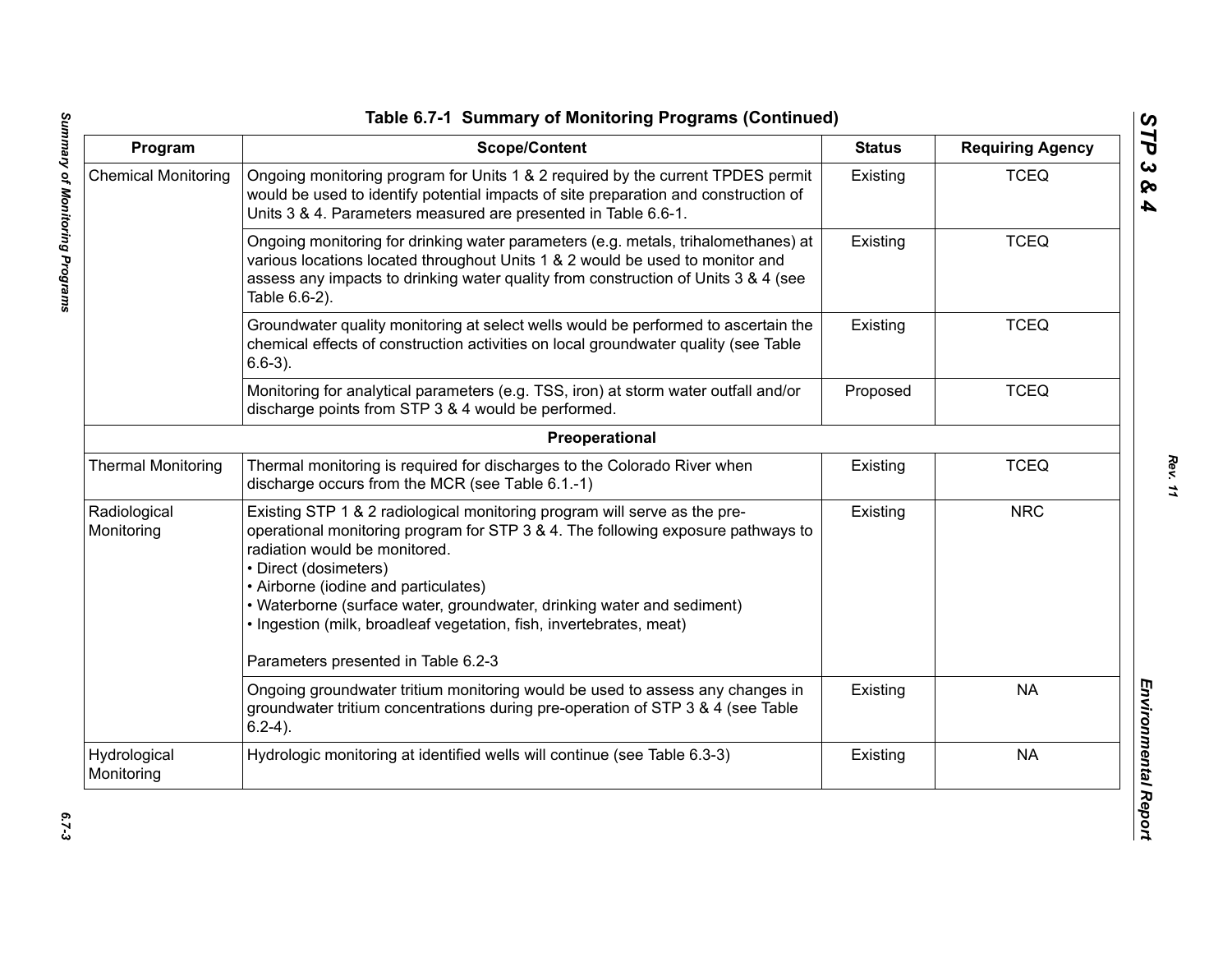*6.7-4*

| Program                      | <b>Scope/Content</b>                                                                                                                                                                                                                                                                                                                                                                                              | <b>Status</b> | <b>Requiring Agency</b> |
|------------------------------|-------------------------------------------------------------------------------------------------------------------------------------------------------------------------------------------------------------------------------------------------------------------------------------------------------------------------------------------------------------------------------------------------------------------|---------------|-------------------------|
| Meteorological<br>Monitoring | Current data gathering would be used to determine meteorological conditions at the<br>new units for assessing safety and environmental factors that would influence<br>radiological exposure in the event of a radiological release.                                                                                                                                                                              | Existing      | <b>NRC</b>              |
| <b>Ecological Monitoring</b> | Regulatory agencies have not required ecological monitoring of STP or its<br>associated transmission corridors since the period of reservoir filling (mid 1980s)<br>and there is no on-going monitoring                                                                                                                                                                                                           | Not Required  | <b>NA</b>               |
| <b>Chemical Monitoring</b>   | Ongoing monitoring program for STP 1 & 2 required by the current TPDES permit<br>would continue. Parameters measured are presented in Table 6.6-1.                                                                                                                                                                                                                                                                | Existing      | <b>TCEQ</b>             |
|                              | Ongoing monitoring for drinking water parameters (e.g. metals) at various locations<br>located throughout STP 1 & 2 would continue (see Table 6.6-2).                                                                                                                                                                                                                                                             | Existing      | <b>TCEQ</b>             |
|                              | Monitoring for analytical parameters (e.g. TSS, iron) at storm water outfall and/or<br>discharge points from STP 3 & 4 would be performed                                                                                                                                                                                                                                                                         | Proposed      | <b>TCEQ</b>             |
|                              | Operational                                                                                                                                                                                                                                                                                                                                                                                                       |               |                         |
| <b>Thermal Monitoring</b>    | Thermal monitoring is required for discharges to the Colorado River when<br>discharge occurs from the MCR (see Table 6.1-1).                                                                                                                                                                                                                                                                                      | Existing      | <b>TCEQ</b>             |
| Radiological<br>Monitoring   | Existing STP 1 & 2 radiological monitoring program would be utilized to monitor the<br>impacts from operation of STP 3 & 4. The following exposure pathways to radiation<br>would be monitored.<br>• Direct (dosimeters)<br>• Airborne (iodine and particulates)<br>• Waterborne (surface water, groundwater, drinking water and sediment)<br>· Ingestion (milk, broadleaf vegetation, fish, invertebrates, meat) | Proposed      | <b>NRC</b>              |
|                              | Parameters presented in Table 6.2-3                                                                                                                                                                                                                                                                                                                                                                               |               |                         |
|                              | Ongoing groundwater tritium monitoring would be used to assess any changes in<br>groundwater tritium concentrations during operation of STP 3 & 4 (see Table 6.2-4).                                                                                                                                                                                                                                              | Existing      | <b>NA</b>               |